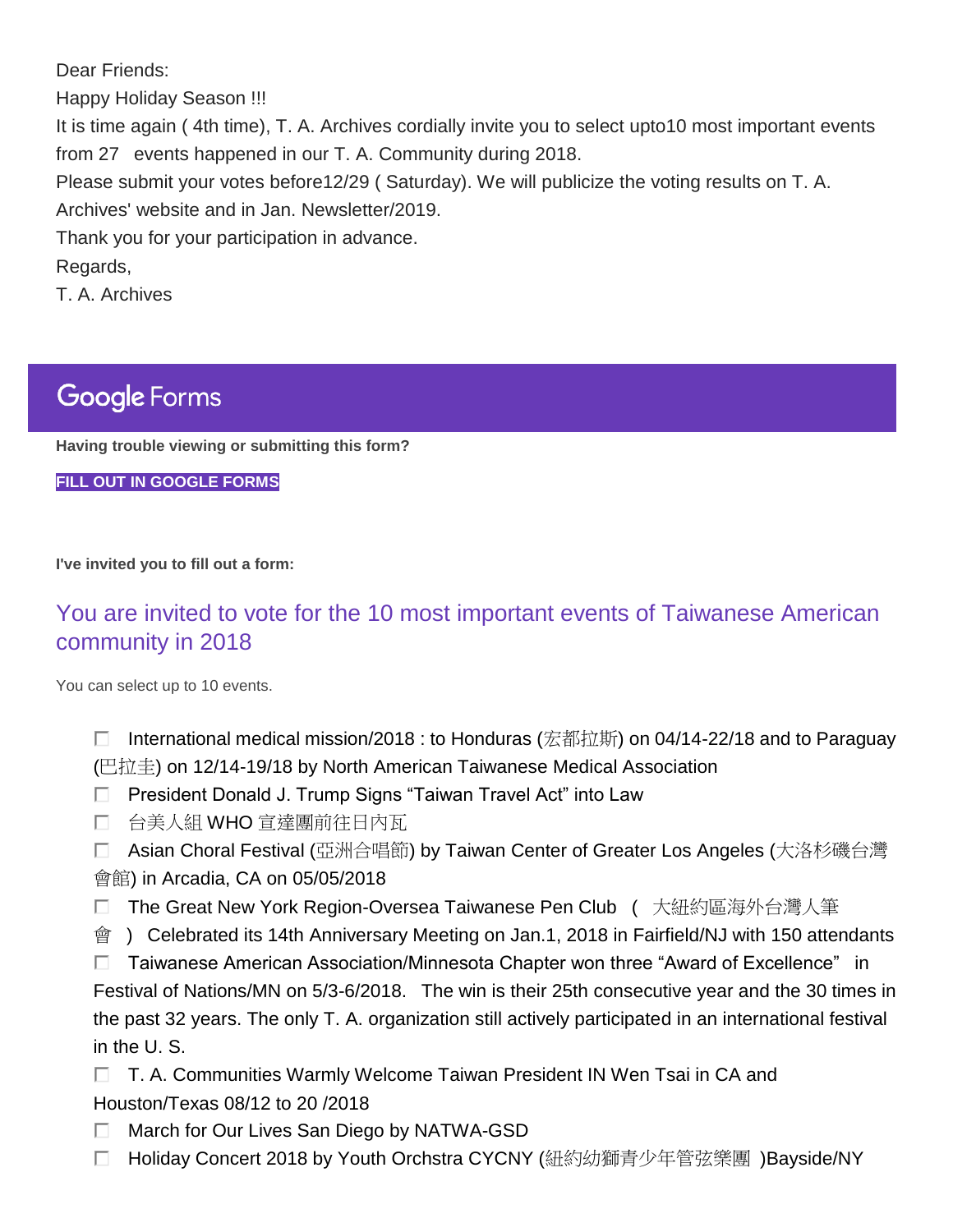| 12/162018                                                                                     |
|-----------------------------------------------------------------------------------------------|
| Taiwanese American Foundation of San Diego/Taiwan Center (聖地牙哥台美基金會/台灣中                       |
| 心) Celebrated Its 21st Anniversary and Fund--Raising Dinner Party on 03/10/2018 at San        |
| Diego Taiwan Center with 200 attendants                                                       |
| Passport to Taiwan Festival/2018 at Union Square/New York on 5/27. The 17th year and<br>Г.    |
| Largest Taiwanese American Outdoor Events in the U.S.                                         |
| Miss Taiwanese American/2018, sponsored by Taiwan Center/Greater Los Angeles in San<br>$\Box$ |
| Gabriel / CA on 08/04/2018                                                                    |
| UN for Taiwan & Keep Taiwan Free Parade in N.Y. City on 9/22/2018<br>П.                       |
| Maestro Tyzen Hsiao Music Festival 蕭泰然音樂節, Los Angeles, CA on 08/09/2018<br>D.                |
| T. A. Support Taiwan to Use Taiwan's Name for Participating in 2020 Tokyo Olympics<br>п       |
| North American Taiwanese Womens' Association (NATWA) celebrated its 30th Anniversary<br>п.    |
| in Los AngelesCA on 04/19/18                                                                  |
| Thanksgiving Fundraising Party of New York Taiwan Center (臺灣會館感恩募款餐會)<br>П                    |
| Flushing/NY 12/0818                                                                           |
| Taiwanese American Community in many areas celebrated Taiwanese American Heritage<br>□        |
| Week Festival in May-June 2018                                                                |
| Taiwanese Heritage Society of Houston Celebrated 30th Year Anniversary and Annual Fund<br>П.  |
| Raising 11/3/2018                                                                             |
| 2018 FAPA Annual Board of Director Meeting in Houston/TX with 80+ Attendants<br>o             |
| 42th Anniversary of Formosan Association of Human Right (全美台灣人權協會) in CA 12/08<br>п           |
| Listening to Taiwan – Tyzen Hsiao Memorial Concert【樂見臺灣】蕭泰然紀念音樂會 by<br>П.                     |

National Taiwan Symphony Orchestra 國立臺灣交響樂團, San Jose, CA on 08/04/2018

□ Taiwanese American Festival /2018 at Union Square/San Franscisco/CA on 05/12, the 26th Year

□ Taiwan Center/Great Los Angels celebrated 20th Anniversary on 10/27/2018 and launched a Fund Raising Activity for over \$10,000,000 to Rebuild A New Center in the same location( Rosemead/CA)

 $\Box$ Shun-Tien Art Museum generously donated 600 paintings covering 100-year Taiwanese artists to Taiwan 美國順天美術館慨贈 600 件橫跨近百年畫作回台 ◎中央社 2018-09-30

 $\Box$ 《喜樂島聯盟》海外後援會成立

□ Taiwanese Association of America /Greater Washington Chapter (TAA-GWC 華府台灣同鄉

會) Celebrated Its 50 Anniversary in Gaithersburg/MD on 11/10/2018

Submit

| Powered by   |  |
|--------------|--|
| Google Forms |  |